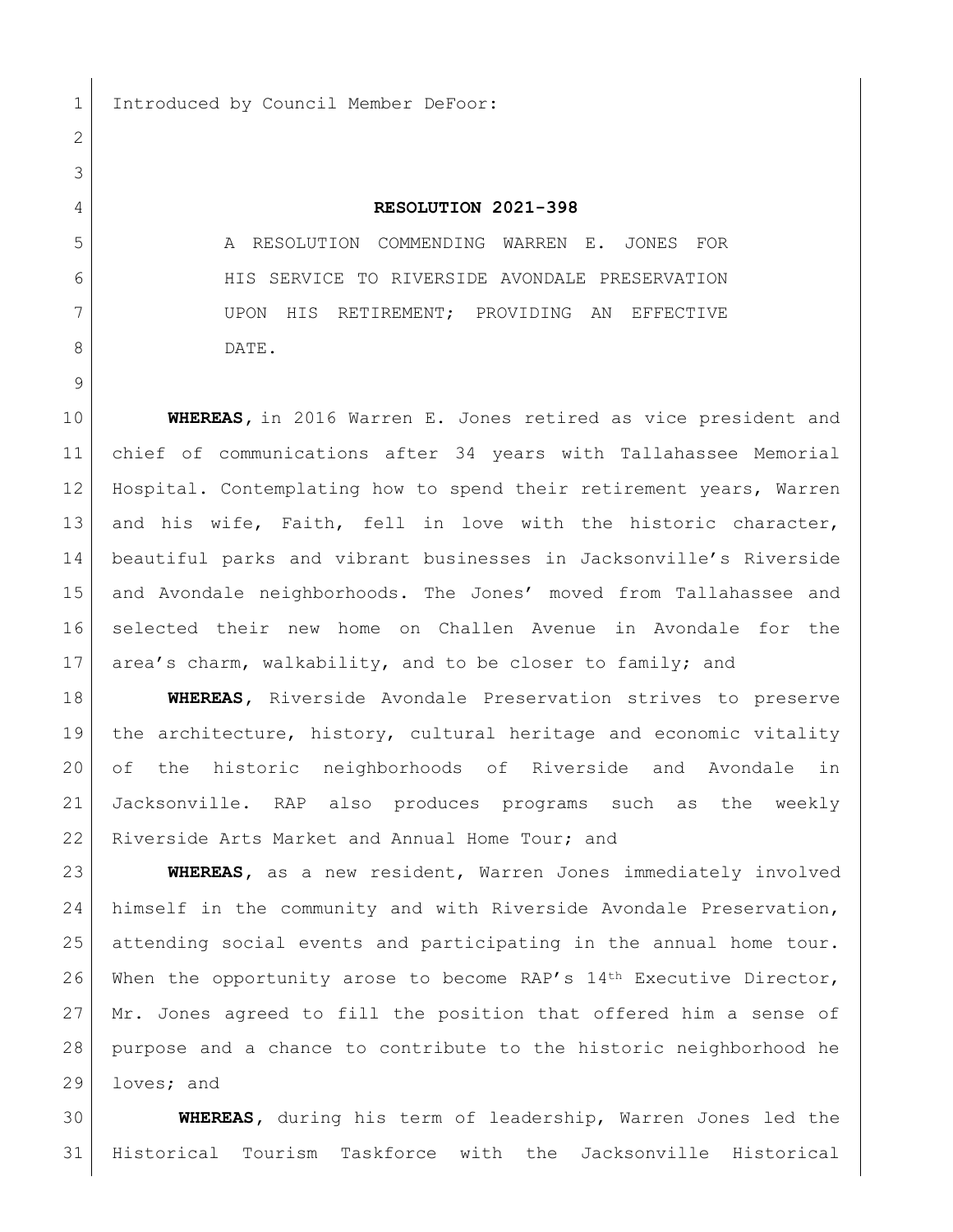Society and Consortium in partnership with Visit Jacksonville in 2 order to identify historic sites across the city for visitors and residents alike to experience. He was instrumental in this process 4 and helped create a foundation for access to historic and heritage tourism through an online platform on the Visit Jacksonville website that is a benefit to all citizens and visitors of our city; and

 **WHEREAS,** there were numerous zoning and historic preservation initiatives where Warren Jones took a leadership role, along with 10 RAP's zoning and historic preservation committee, to advocate for outcomes intended to maintain the historic fabric and livability of our neighborhood. Warren also oversaw the formation of the Parks Standing Committee dedicated to improving park maintenance, developing a vibrant parks stewardship program, connecting the parks via wayfinding, advocating for tree planting and working with the City Parks Department on ways to further upgrade or activate 17 the 26 parks in Avondale and Riverside; and

 **WHEREAS,** Warren Jones considered resiliency and sustainability top priorities in all RAP projects, and collaborated with City Council and other agencies to enhance the Riverside Avondale tree canopied roads with new plantings. Mr. Jones' tenure brought about 22 | the formation and facilitation of the 5 Points Collaborative, a group of stakeholders, merchants, churches, organizations and individuals with the objective of developing ideas for 5 Points, connecting parks, highlighting events, advocating for CIP projects, 26 improving maintenance and landscaping; and

 **WHEREAS,** during his tenure as RAP's Executive Director, Warren Jones faced unexpected challenges associated with the COVID-19 pandemic, but still endeavored to benefit his neighborhood and share its unique character with the rest of the city. This year there was a RAP Garden Tour, the first in many years, where

 $- 2 -$